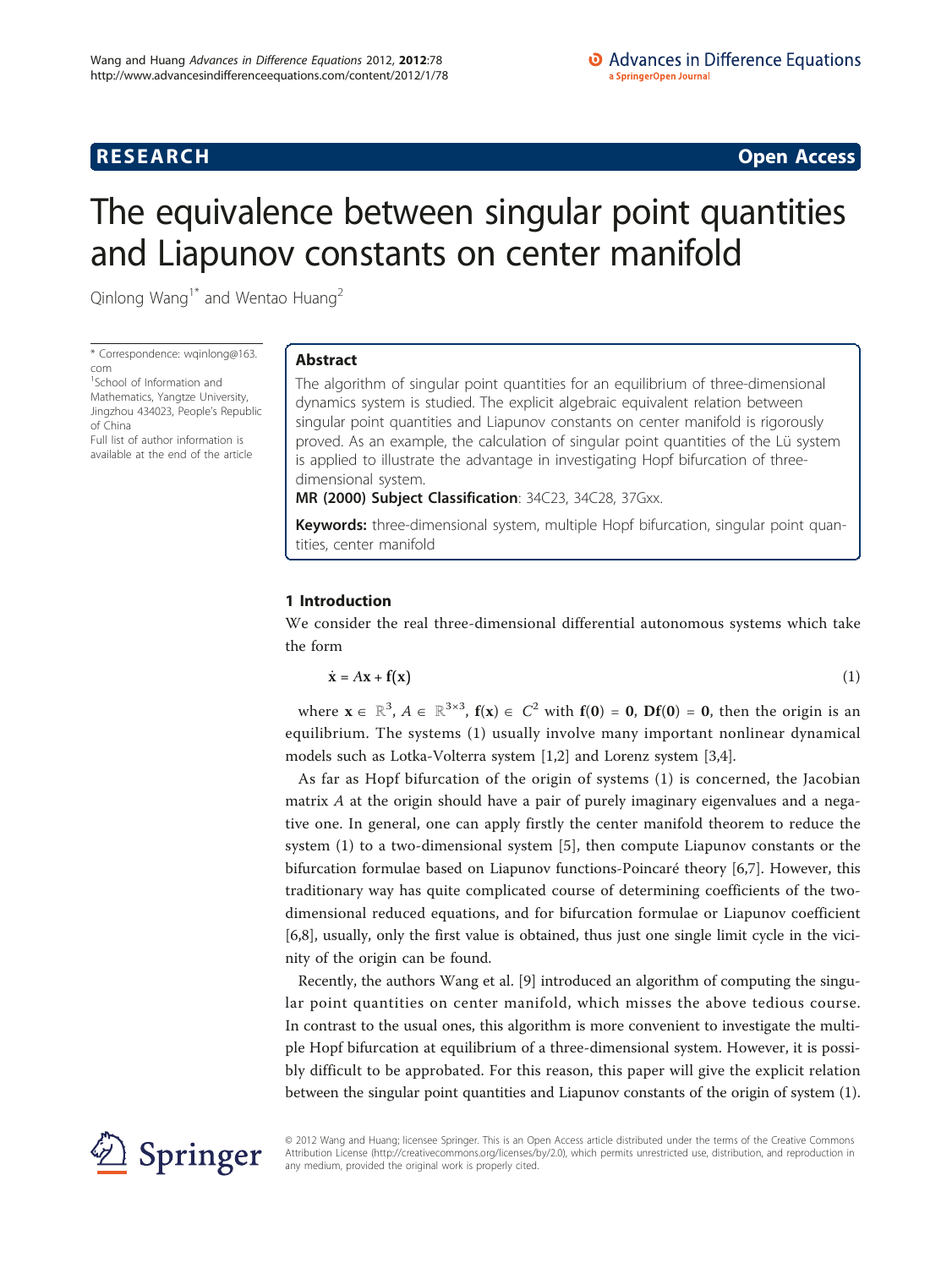And more we hope that the results presented here will stimulate the analysis of topological structure and dynamical behavior for a higher-dimensional system.

This paper is organized as follows. In Section 2, we give some preliminaries about Liapunov constants, the focal values and singular point quantities on center manifold for a three-dimensional system (1). In Section 3, the relation between the singular point quantities and Liapunov constants is investigated, and their algebraic equivalence is proved rigorously. In Section 4, the singular point quantities of the Lü system as an example are computed, then the existence of four limit cycles for this system is judged.

#### 2 The related definitions

## 2.1 Liapunov constants on center manifold

We give firstly the definition of Liapunov constants for a three-dimensional system. Considering the Jacobian matrix  $A$  at the origin of system (1) has a pair of purely imaginary eigenvalues and a negative one, then the system (1) can be put in the following form:

$$
\begin{cases}\n\dot{x}_1 = \ell_1 x_1 + \ell_2 x_2 + \sum_{k=2}^{\infty} X_k (x_1, x_2, x_3), \\
\dot{x}_2 = \ell x_1 - \ell_1 x_2 + \sum_{k=2}^{\infty} Y_k (x_1, x_2, x_3), \\
\dot{x}_3 = -dx_3 + \sum_{k=2}^{\infty} U_k (x_1, x_2, x_3)\n\end{cases}
$$
\n(2)

Where  $\dot{x}_i = \frac{dx_i}{dt} (i = 1, 2, 3)$ , and d,  $\lambda$ ,  $\lambda_1$ ,  $\ell_2 \in \mathbb{R} (d > 0, \ell_1^2 + \ell \ell_2 < 0)$ , and  $X_k$ ,  $Y_k$ ,  $U_k$ are homogeneous polynomials in  $x_1$ ,  $x_2$ ,  $x_3$  of degree k.

According to the center manifold theorem [[5\]](#page-10-0), the three-dimensional system (2) has an approximation to the center manifold taking the form

$$
u = u(x_1, x_2) = u_2(x_1, x_2) + \text{h.o.t.}
$$
\n(3)

where  $u_2$  is a quadratic homogeneous polynomial in  $x_1$  and  $x_2$ , and h.o.t. denotes the terms with orders greater than or equal to 3. Substituting  $u = u(x_1, x_2)$  into the equations of system (2), we can obtain a generic two-dimensional differential system with center-focus type linear part as follows

$$
\begin{cases}\n\dot{x}_1 = \ell_1 x_1 + \ell_2 x_2 + \sum_{k=2}^{\infty} \tilde{X}_k (x_1, x_2), \\
\dot{x}_2 = \ell x_1 - \ell_1 x_2 + \sum_{k=2}^{\infty} \tilde{Y}_k (x_1, x_2)\n\end{cases}
$$
\n(4)

where  $\tilde{X}_k$ ,  $\tilde{Y}_k$  are homogeneous polynomials in  $x_1$ ,  $x_2$  of degree k, and their coefficients are polynomial functions of coefficients of the system (2). System (4) is often called the reduction system of (2). Correspondingly, one can take a generic Liapunov function

$$
H(x_1, x_2) = \kappa \left( \ell x_1^2 - 2\ell_1 x_1 x_2 - \ell_2 x_2^2 \right) + \sum_{k=3}^{\infty} H_k(x_1, x_2)
$$
 (5)

where  $\kappa$  can be an arbitrary non-zero real number,  $H_k$  is a homogeneous polynomial in  $x_1$ ,  $x_2$  of degree k and the coefficients of H should satisfy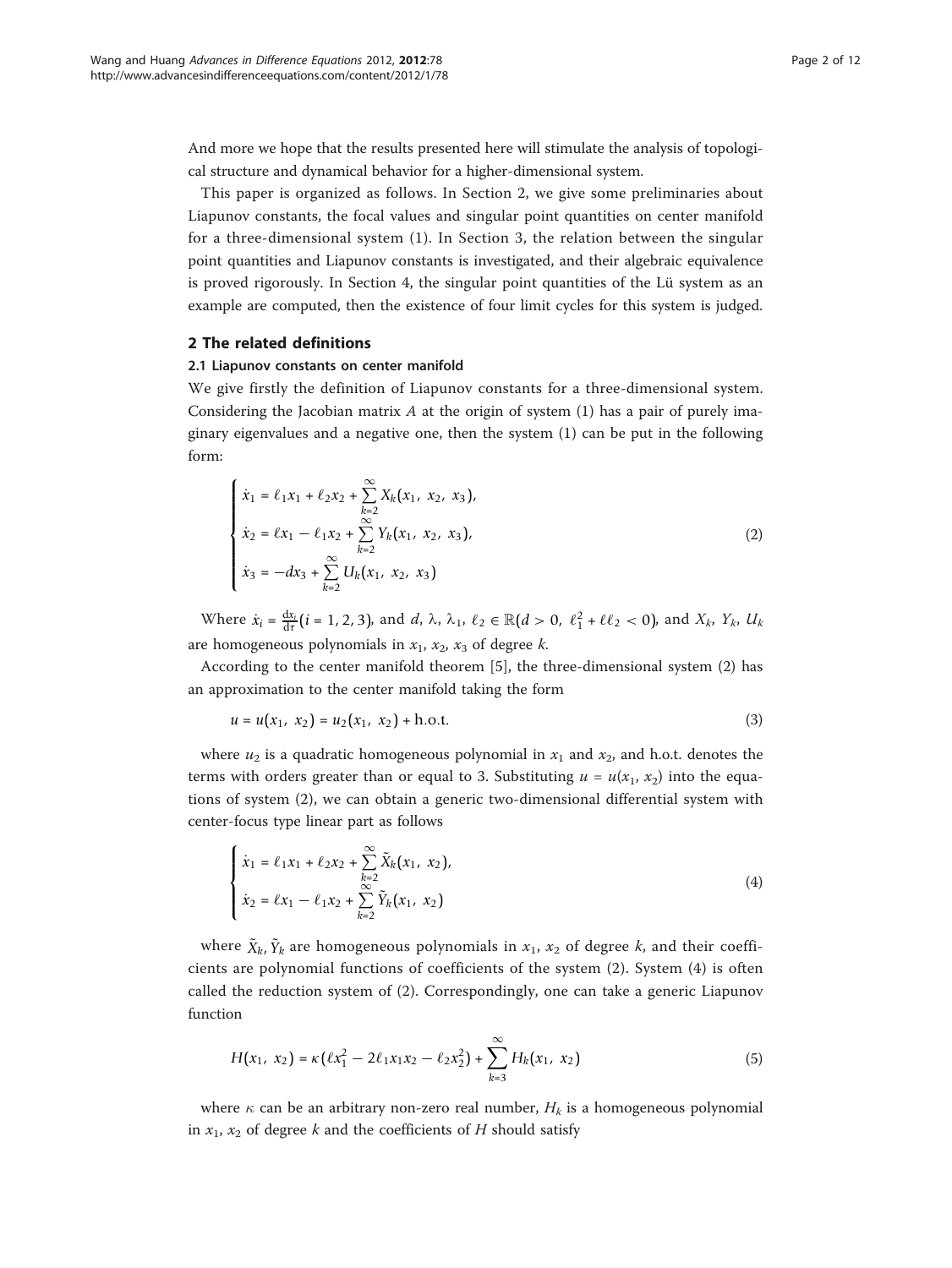$$
\left. \frac{dH}{d\tau} \right|_{(4)} = V_2 \Phi^2 + V_4 \Phi^3 + \dots + V_{2m} \Phi^{m+1} + \dots \tag{6}
$$

where  $\Phi(x_1, x_2) = (x_1^2 + x_2^2)$  or  $x_1^2$  or  $x_2^2$  or  $(x_1 + x_2)^2$  or other suitable forms [\[7](#page-10-0)[,10,11](#page-11-0)]. **Definition 2.1.**  $V_{2m}$  in (6) is called the *m*th Liapunov constant of the origin for sys-

tem (2) or (4),  $m = 1, 2, ...$ 

## 2.2 The focal values on center manifold

In this part, we give the definition of the focal values for a three-dimensional system. One transformation matrix  $P$  can be found such that the coefficient matrix  $A$  of linear part of system  $(2)$  becomes the matrix  $B$  as follows

$$
P^{-1}AP = P^{-1} \begin{pmatrix} \ell_1 & \ell_2 & 0 \\ \ell & -\ell_1 & 0 \\ 0 & 0 & -d \end{pmatrix} P = \begin{pmatrix} 0 & -\omega & 0 \\ \omega & 0 & 0 \\ 0 & 0 & -d \end{pmatrix} \triangleq B \tag{7}
$$

where  $|P| \neq 0$  and  $\omega = (-\ell_1^2 - \ell \ell_2)^{1/2} > 0$ . Thus by a nondegenerate transformation  $(x_1, x_2, x_3)' = P(x, y, u)'$ , and after a time scaling:  $t = \omega \tau$ , the system (2) can be changed into the following system

$$
\begin{cases}\n\frac{dx}{dt} = -\gamma + \sum_{k+j+l=2}^{\infty} A_{kjl} x^k y^j u^l = X(x, y, u), \\
\frac{dy}{dt} = x + \sum_{k+j+l=2}^{\infty} B_{kjl} x^k y^j u^l = Y(x, y, u), \\
\frac{du}{dt} = -d_0 u + \sum_{k+j+l=2}^{\infty} d_{kjl} x^k y^j u^l = U(x, y, u)\n\end{cases}
$$
\n(8)

where x, y, u,  $A_{kib}$   $B_{kib}$   $d_{kil} \in \mathbb{R}$  (k, j,  $l \in \mathbb{N}$ ) and  $d_0 = d/\omega$ . Similarly, according to the center manifold theorem, putting certain approximation with the same form as (3) into (8), we get the following real planar polynomial differential system

$$
\begin{cases}\n\frac{dx}{dt} = -\gamma + \sum_{k+j=2}^{\infty} A_{kj} x^k y^j = X(x, y), \\
\frac{dy}{dt} = x + \sum_{k+j=2}^{\infty} B_{kj} x^k y^j = Y(x, y)\n\end{cases}
$$
\n(9)

where  $A_{kj}$ ,  $B_{kj} \in \mathbb{R}(k, j \in \mathbb{N})$  and all  $A_{kj}$ ,  $B_{kj}$  are polynomial functions of coefficients of the system (8) or (2). System (9) is also called the equations on the center manifold or reduction system of (8). It is well-known, the origin of system (9) is center-focus type, and some significant work about it has been done in [\[12](#page-11-0)-[14](#page-11-0)].

In order to define the focal values, we transform system (9) into the following form under the polar coordinates:  $x = r \cos \theta$ ,  $y = r \sin \theta$ ,

$$
\frac{dr}{dt} = r \sum_{k=1}^{\infty} \varphi_k(\theta) r^k, \quad \frac{d\theta}{dt} = 1 + \sum_{k=1}^{\infty} \psi_k(\theta) r^k
$$
\n(10)

where  $\phi_k(\theta)$  and  $\psi_k(\theta)$ ,  $k = 1, 2, 3, ...$  are analytic. System (10) is again transformed into

$$
\frac{\mathrm{d}r}{\mathrm{d}\theta} = r \sum_{k=0}^{\infty} R_k(\theta) r^k,\tag{11}
$$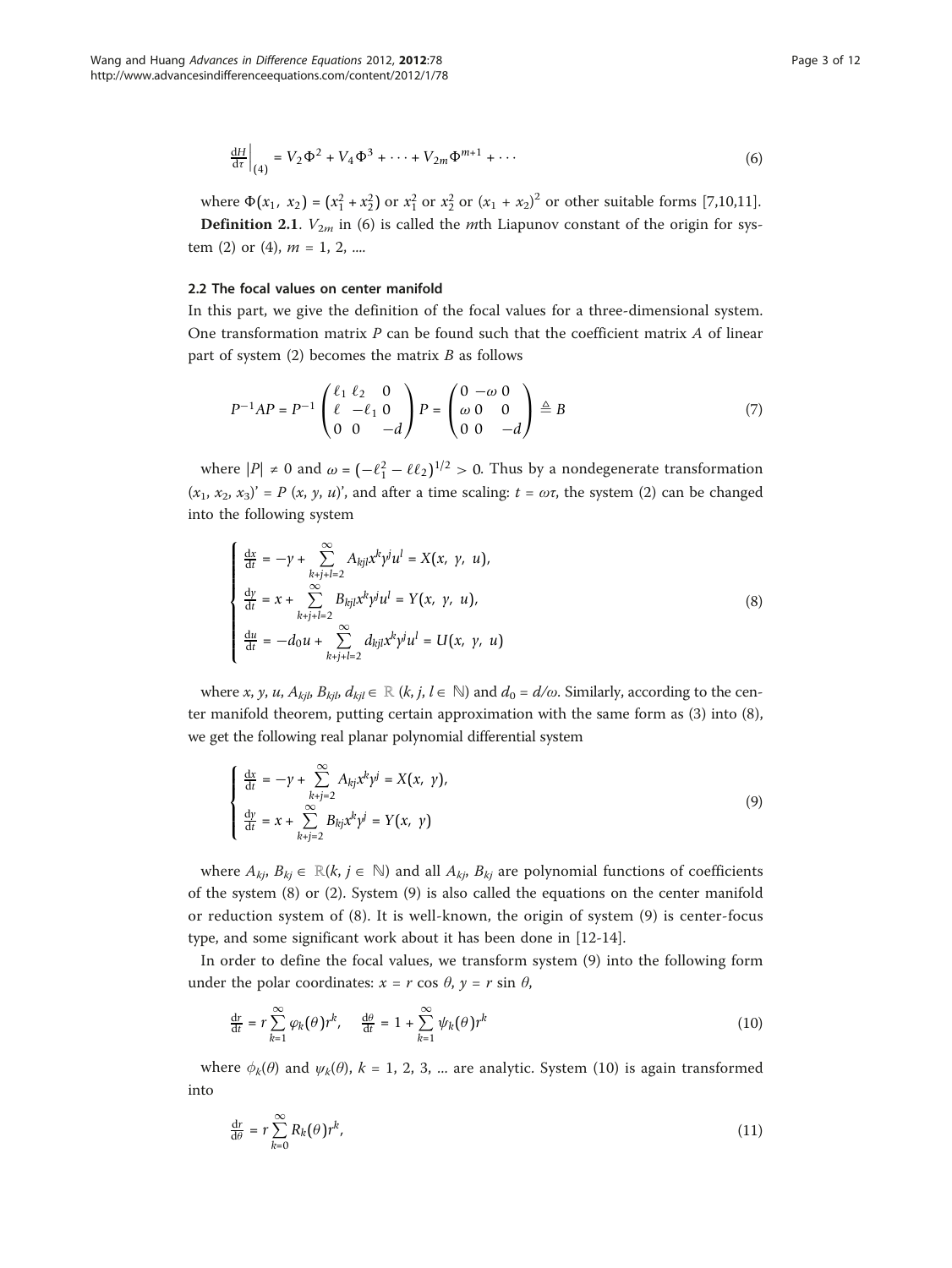where the function on the right-hand side of Equation (11) is convergent in the range  $\theta \in [-4\pi, 4\pi]$ ,  $|r| < r_0$  ( $r_0$  is certain positive constant) and

$$
R_k(\theta + \pi) = (-1)^k R_k(\theta), k = 0, 1, 2, \dots
$$
 (12)

For sufficiently small  $h$ , let

$$
\Delta(h) = r(2\pi, h) - h, \quad r = r(\theta, h) = \sum_{m=1}^{\infty} v_m(\theta) h^m
$$
\n(13)

be the Poincaré succession function and the solution of Equation (11) satisfying the initial-value condition  $r|_{\theta=0} = h$ . Moreover, for (13) we have

$$
v_1(\theta) = 1, \quad v_m(0) = 0, \quad m = 2, 3, .... \tag{14}
$$

**Definition 2.2.** For the succession function in (13), if  $v_2(2\pi) = v_3(2\pi) = \cdots = v_{2k}(2\pi)$ = 0 and  $v_{2k+1}(2\pi) \neq 0$ , then the origin is called the fine focus or weak focus of order k, and the quantity of  $v_{2k+1}(2\pi)$  is called the kth focal value at the origin on center manifold of system (8) or (2),  $k = 1, 2, ...$ 

Remark 1. For the coefficients of the form solution in (13), we have the following property [[13,15](#page-11-0)]: for every positive integer  $m = 1, 2, ...$ , there exists expression of the relation

$$
\nu_{2m}(2\pi) = \frac{1}{1+\nu_1(\pi)} \sum_{k=1}^{m-1} \xi_m^{(k)} \nu_{2k+1}(2\pi)
$$
\n(15)

where every  $\xi_m^{(k)}$  is a polynomial of  $v_1(\pi)$ ,  $v_2(\pi)$ , ...,  $v_{2m}(\pi)$  and  $v_1(2\pi)$ ,  $v_2(2\pi)$ , ...,  $v_{2m}$ (2π) with rational coefficients. Particularly, if for each  $1 \leq k \leq m-1$ ,  $v_{2k+1}(2\pi)=0$ holds, we can get  $v_2(2\pi) = v_4(2\pi) = \cdots = v_{2m}(2\pi) = 0$ .

## 2.3 The singular point quantities on center manifold

Here, we recall the definition of the singular point quantities on center manifold. By means of transformation

$$
z = x + yi
$$
,  $w = x - yi$ ,  $u = u$ ,  $T = it$ ,  $i = \sqrt{-1}$ , (16)

system (8) is also transformed into the following complex system

$$
\begin{cases}\n\frac{dz}{dT} = z + \sum_{k+j+l=2}^{\infty} a_{kjl} z^k w^j u^l = Z(z, w, u),\n\frac{dw}{dT} = -w - \sum_{k+j+l=2}^{\infty} b_{kjl} w^k z^j u^l = -W(z, w, u),\n\frac{du}{dT} = id_0 u + \sum_{k+j+l=2}^{\infty} \tilde{d}_{kjl} z^k w^j u^l = \tilde{U}(z, w, u)\n\end{cases}
$$
\n(17)

where z, w, *T*,  $a_{kjl}$ ,  $b_{kjl}$ ,  $\tilde{d}_{kjl} \in \mathbb{C}$  (*k*, *j*, *l*  $\in$  N), the systems (8) and (17) are called concomitant. If no confusion arises,  $\tilde{d}_{kjl}$ , Ũ are still written as  $d_{kjl}$  and U.

**Lemma 2.1** (see [[9\]](#page-10-0)). For system  $(17)$ , using the program of term by term calculations, we can determine a formal power series:

$$
F(z, w, u) = zw + \sum_{\alpha+\beta+\gamma=3}^{\infty} c_{\alpha\beta\gamma} z^{\alpha} w^{\beta} u^{\gamma}
$$
 (18)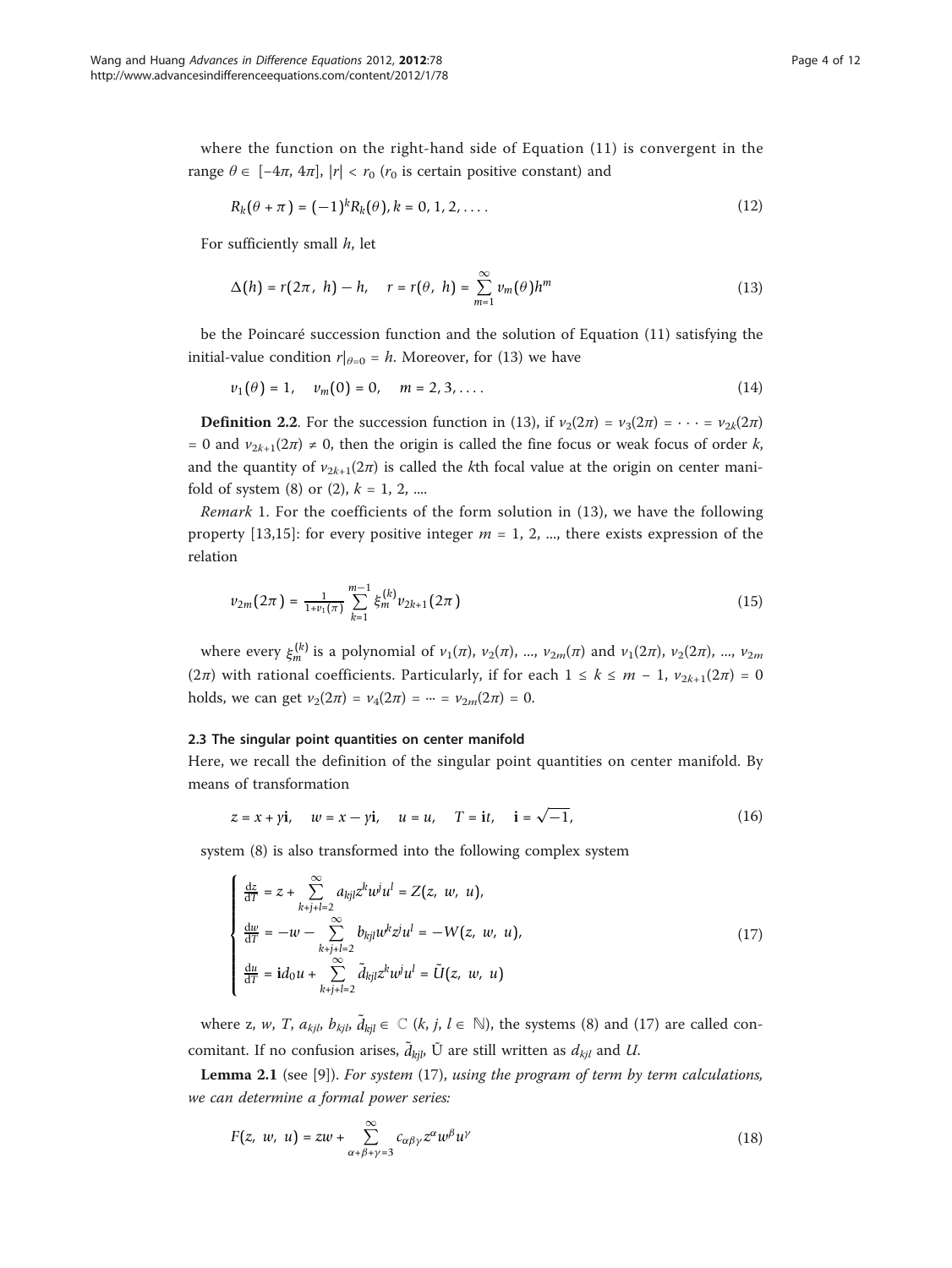such that

$$
\frac{\mathrm{d}F}{\mathrm{d}T} = \frac{\partial F}{\partial z}Z - \frac{\partial F}{\partial y}W + \frac{\partial F}{\partial u}U = \sum_{m=1}^{\infty} \mu_m(zw)^{m+1}
$$
\n(19)

where  $c_{110} = 1$ ,  $c_{101} = c_{011} = c_{200} = c_{020} = 0$ ,  $c_{kk0} = 0$ ,  $k = 2, 3, ...$  And  $\mu_m$  is called the mth singular point quantity at the origin on center manifold of system  $(17)$  or  $(8)$  or  $(2)$ .

Lemma 2.2 (see [[9\]](#page-10-0)). For the mth singular point quantity and the mth focal value at the origin on center manifold of system (8), i.e.  $\mu_m$  and  $\nu_{2m+1}$ ,  $m = 1, 2, ...$ , we have the following relation:

$$
\nu_{2m+1}(2\pi) = i\pi \mu_m + i\pi \sum_{k=1}^{m-1} \xi_m^{(k)} \mu_k
$$
\n(20)

where  $\xi_m^{(k)}$  ( $k = 1, 2, ..., m - 1$ ) are polynomial functions of coefficients of system (17). Usually it is called algebraic equivalence and written as  $v_{2m+1} \sim i \pi \mu_m$ .

#### 3 The conclusions and proofs

#### 3.1 The equivalence for singular point quantities on center manifold

In this subsection, we give firstly the results about the equivalence. Then the key theorem, i.e. the following Theorem 3.1 will be proved in next subsection.

**Theorem 3.1**. For the mth Liapunov constant of the origin for system  $(2)$  and the mth focal value at the origin for system (8), i.e.  $V_{2m}$  and  $v_{2m+1}$ , for every positive integer m, we have the following relation:

$$
V_{2m} = \sigma_m v_{2m+1} (2\pi) + \sum_{k=1}^{m-1} \xi_m^{(k)} v_{2k+1} (2\pi)
$$
 (21)

where  $\xi_m^{(k)}$  ( $k = 1, 2, ..., m - 1$ ) are polynomial functions of coefficients of system (8) and

$$
\boldsymbol{\sigma}_m = 2\kappa \ell \omega^3 (\nu^2 + \nu^2) \left( \int_0^{2\pi} [\phi(\theta)]^{m+1} d\theta \right)^{-1}, \qquad (22)
$$

with

$$
\phi(\theta) = \begin{cases}\n x_{1\theta}^2, & \text{if } \Phi = x_1^2 \\
 x_{2\theta}^2, & \text{if } \Phi = x_2^2 \\
 x_{1\theta}^2 + x_{2\theta}^2, & \text{if } \Phi = x_1^2 + x_2^2 \\
 (x_{1\theta} + x_{2\theta})^2, & \text{if } \Phi = (x_1 + x_2)^2\n\end{cases}
$$
\n(23)

where

$$
x_{1\theta} = [(\ell_1 v + \omega v) \cos(\theta) + (\ell_1 v - \omega v) \sin(\theta)]/\ell, \quad x_{2\theta} = v \cos(\theta) + v \sin(\theta) \quad (24)
$$

and  $v$ ,  $v$  are the two constants given by the real transformation matrix  $P$  in (7) with  $v^2 + v^2 \neq 0$ . Then, we also call the relation algebraic equivalence and write as  $V_{2m} \sim$  $\sigma_m$   $v_{2m+1}(2\pi)$ ,  $m = 1, 2, ...$ 

How to determine the above  $v$ ,  $v$  is shown in the next elementary lemma.

Lemma 3.2. The nondegenerate real transformation matrix in (7) possesses necessarily the following generic form: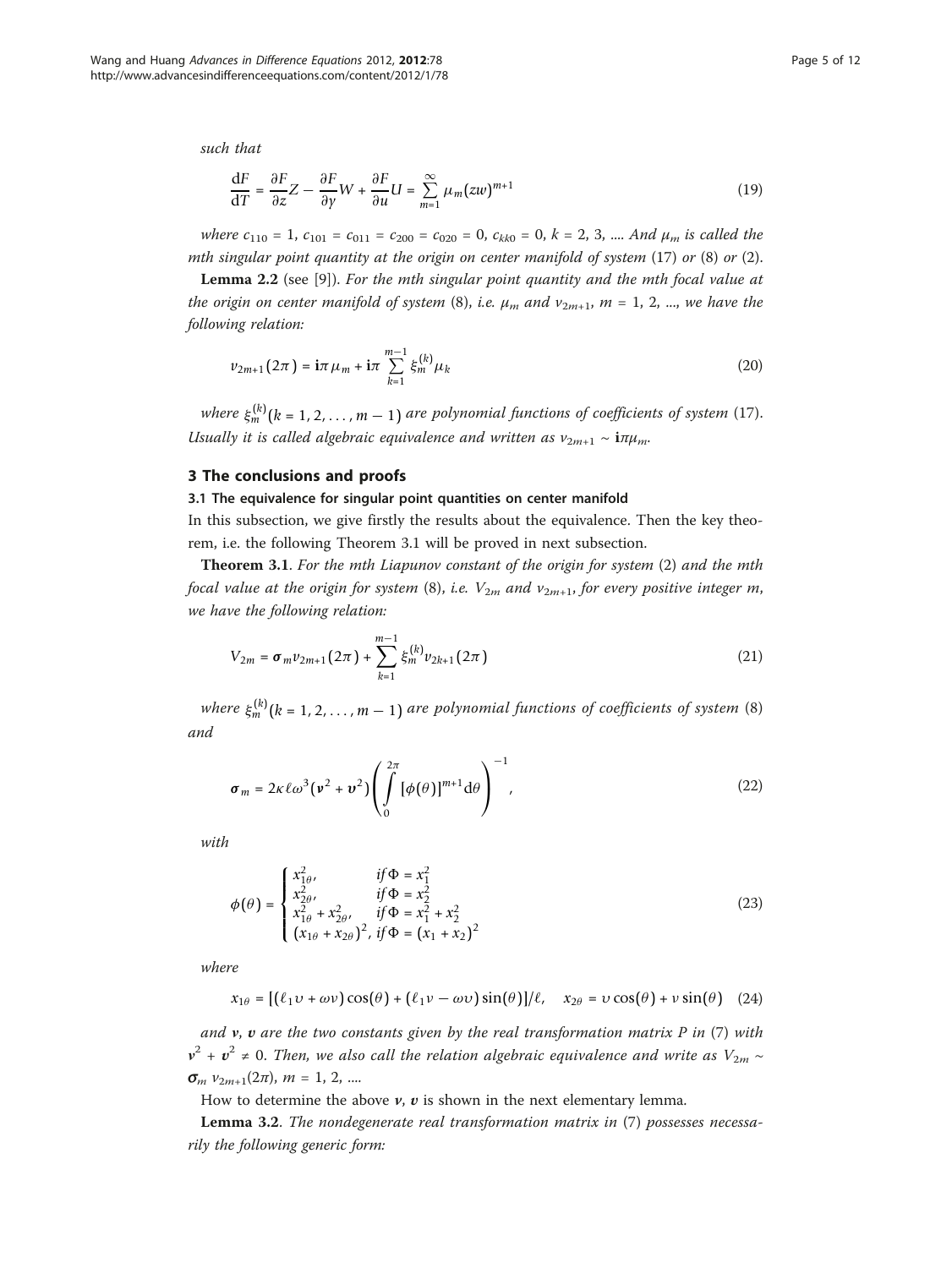$$
P = \begin{pmatrix} \frac{\nu \ell_1 + \nu \omega}{\ell} & \frac{\nu \ell_1 - \nu \omega}{\ell} & 0\\ \nu & \nu & 0\\ 0 & 0 & \zeta \end{pmatrix}
$$
(25)

where  $\varsigma$ ,  $\nu$ ,  $\nu$  are three real numbers such that  $\varsigma(\nu^2 + \nu^2) \neq 0$  holds.

*Proof.* Considering that the coefficient matrix  $A$  in (7) has a pair of purely imaginary eigenvalues i $\omega$ , -i $\omega$  and one real eigenvalue -d, one can select freely their eigenvectors respectively, for example

$$
\eta_1 = \left(\frac{\ell_1 + i\omega}{\ell}, 1, 0\right)', \quad \eta_2 = \left(\frac{\ell_1 - i\omega}{\ell}, 1, 0\right)', \eta_3 = \left(0, 0, 1\right)'
$$

Thus, there must exist only a generic transformation matrix  $T_1 = k_1 \eta_1 + k_2 \eta_2 + k_3 \eta_3$ with the following form

$$
T_1 = \begin{pmatrix} \frac{k_1(\ell_1 + i\omega)}{\ell} & \frac{k_2(\ell_1 - i\omega)}{\ell} & 0\\ k_1 & k_2 & 0\\ 0 & 0 & k_3 \end{pmatrix}
$$

such that

$$
T_1^{-1}AT_1 = \begin{pmatrix} \mathbf{i}\omega & 0 & 0\\ 0 & -\mathbf{i}\omega & 0\\ 0 & 0 & -d \end{pmatrix} \triangleq J \tag{26}
$$

where  $k_1$ ,  $k_2$  and  $k_3$  are three arbitrary non-zero constants.

Similarly, we obtain also that for the matrix  $B$  in (7), there must exist only a generic transformation matrix  $T_2$  with the following form

$$
T_2 = \begin{pmatrix} \mathbf{i}j_1 & -\mathbf{i}j_2 & 0 \\ j_1 & j_2 & 0 \\ 0 & 0 & j_3 \end{pmatrix}
$$

such that

$$
T_2^{-1}BT_2 = \begin{pmatrix} i\omega & 0 & 0 \\ 0 & -i\omega & 0 \\ 0 & 0 & -d \end{pmatrix} = J \tag{27}
$$

where  $j_1$ ,  $j_2$  and  $j_3$  are also three arbitrary non-zero constants.

Then from (26) and (27), there must exist only a generic transformation matrix  $P$  as follows

$$
P = T_1 T_2^{-1} = \begin{pmatrix} \frac{\ell_1 (K_2 - K_1) \mathbf{i} + (K_2 + K_1) \omega}{2} & \frac{(K_2 + K_1) \ell_1 - (K_2 - K_1) \omega \mathbf{i}}{2} & 0\\ \frac{(K_2 - K_1) \mathbf{i}}{2} & \frac{K_2 + K_1}{2} & 0\\ 0 & 0 & \zeta \end{pmatrix}
$$
(28)

such that  $P^{-1}$  AP = B in (7) holds, and where  $K_1 = k_1/j_1$ ,  $K_2 = k_2/j_2$  and  $\mathbf{c} = k_3/j_3$  are also arbitrary non-zero numbers because of the property of  $k_1$ ,  $k_2$ ,  $k_3$ ,  $j_1$ ,  $j_2$  and  $j_3$ . Furthermore in order to guarantee that the transformation in (7) is real and nondegenerate, form (28), there is no other choice, only we can let  $K_1$  and  $K_2$  conjugate, i.e.

$$
K_1 = \mathbf{v} + \mathbf{i}\mathbf{v}, K_2 = \mathbf{v} - \mathbf{i}\mathbf{v}, \mathbf{v}, \mathbf{v} \in \mathbb{R},
$$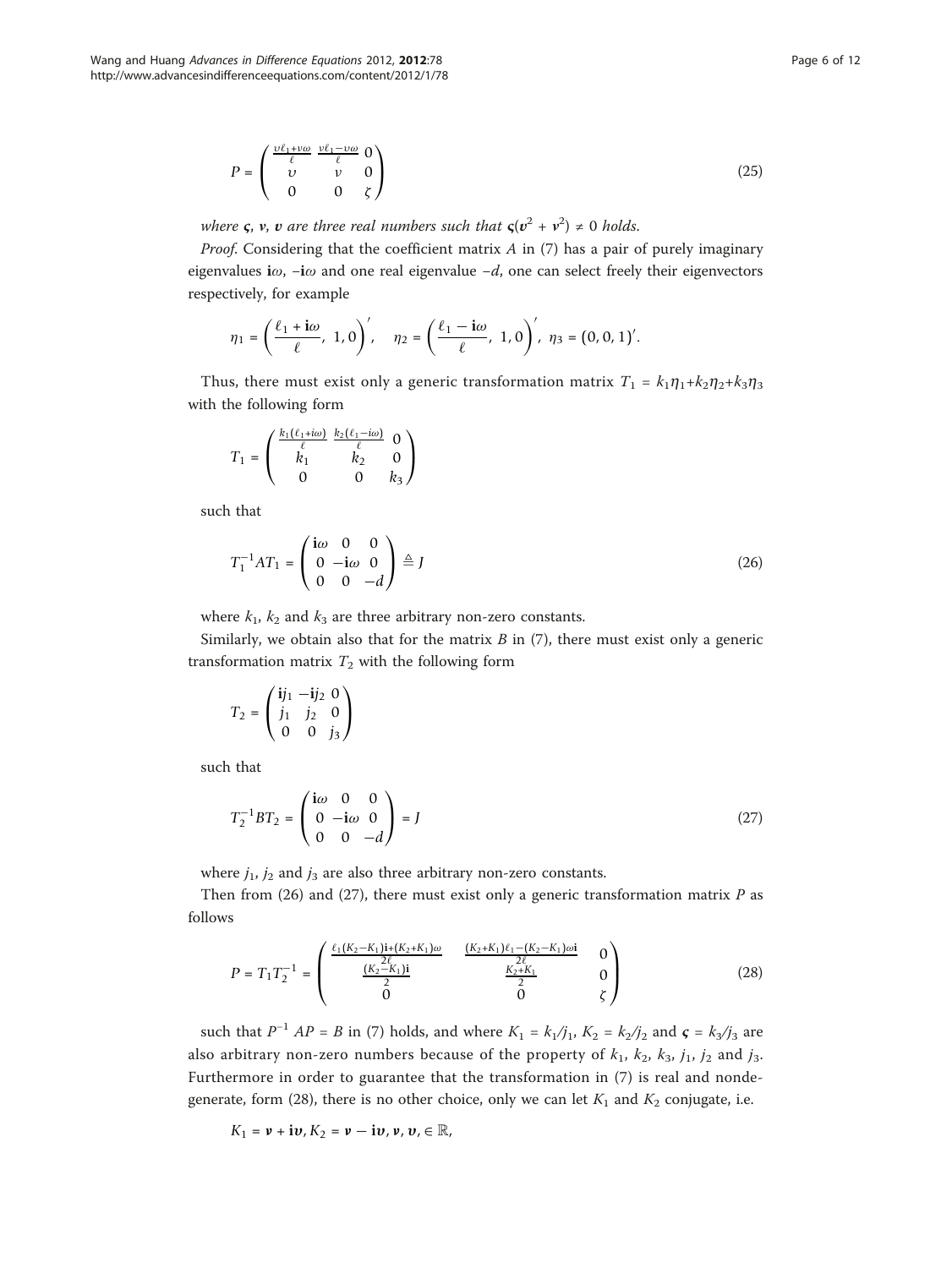at the same time,  $\varsigma$ ,  $v$  and  $v$  are three real numbers such that  $|P| \neq 0$  holds, thus we obtain the generic form of the transformation matrix  $P$ .  $\Box$ 

*Remark* 2. From the expression  $\sigma_m$ ,  $m = 1, 2, ...$  in (22), one should notice that once the coefficient matrix A and transformation matrix P are given explicitly, then  $\sigma_m$  is never an arbitrary and undefined value. In particular, when  $\lambda = -\lambda_2 = \omega$ ,  $\lambda_1 = 0$  in system (2), i.e.  $A = B$  in (7), we can get the identity matrix E as the simplest transformation matrix P, namely  $v = 1$ ,  $v = 0$ , if we choose

$$
\kappa = \frac{1}{2}\omega^{-4}
$$
 and  $\Phi = x_1^2 + x_2^2$ 

in (6), then at this time every  $\sigma_m = \frac{1}{2\pi}$ .

Furthermore, from Lemma 2.2 and Theorem 3.1, we have

**Theorem 3.3.** For the mth Liapunov constant of the origin for system  $(2)$  and the mth singular point quantity of the origin for system (8) or (17), i.e.  $V_{2m}$  and  $\mu_m$ ,  $m = 1, 2, ...$ there exists the following relation:

$$
V_{2m} = \mathbf{i}\pi \sigma_m \mu_m + \mathbf{i}\pi \sigma_m \sum_{k=1}^{m-1} \xi_m^{(k)} \mu_k
$$
 (29)

where  $\sigma_m$  has been given in (22) of Theorem 3.1 and  $\xi_m^{(k)}$  ( $k = 1, 2, ..., m - 1$ ) are polynomial functions of coefficients of system (17). Similarly we also call it algebraic equivalence and write as  $V_{2m} \sim \mathbf{i} \pi \sigma_m \mu_m$ .

Remark 3. From (20) in Lemma 2.2 and (29) in Theorem 3.3, we get that:

$$
V_2 = \sigma_1 v_3 (2\pi) = i\pi \sigma_1 \mu_1 \tag{30}
$$

and if for all  $k = 1, 2, ..., m - 1$ ,  $V_{2k} = 0$  or  $v_{2k+1} = 0$  or  $\mu_k = 0$  holds, then we have

$$
V_{2m} = \sigma_m v_{2m+1} = i\pi \sigma_m \mu_m, \qquad m = 2, 3, \dots
$$
 (31)

Thus the stability of the origin for the systems (1) or (2) can be figured out directly by calculating the singular point quantities of the origin for system (17).

#### 3.2 Proof of theorem 3.1

Firstly, from Lemma 3.2 and the nondegenerate transformation:  $(x_1, x_2, x_3)' = P(x, y, u)'$ in (7), we obtain

$$
(x_1, x_2, x_3) = \left(\frac{\nu \ell_1 + \nu \omega}{\ell} x + \frac{\nu \ell_1 - \nu \omega}{\ell} y, \, \nu x + \nu y, \, \zeta u\right),\tag{32}
$$

and more under the polar coordinates  $x = r \cos \theta$ ,  $y = r \sin \theta$ , we have

$$
x_1 = \frac{r}{\ell} [(\boldsymbol{\nu} \ell_1 + \boldsymbol{\nu} \omega) \cos(\theta) + (\boldsymbol{\nu} \ell_1 - \boldsymbol{\nu} \omega) \sin(\theta)] = r x_{1\theta},
$$
  
\n
$$
x_2 = r [\boldsymbol{\nu} \cos(\theta) + \boldsymbol{\nu} \sin(\theta)] = r x_{2\theta}.
$$
\n(33)

Substituting (32) into the Liapunov function (5), then we denote

$$
H(x_1, x_2) = H[x, y] = \sum_{k=2}^{\infty} H_k[x, y]
$$
\n(34)

where  $H_k[x, y]$  is a homogeneous polynomial in x, y of degree k and

$$
H_2[x, y] = -\frac{\kappa}{\ell} (\nu^2 + \nu^2) (\ell_1^2 + \ell \ell_2) (x^2 + y^2)
$$
\n(35)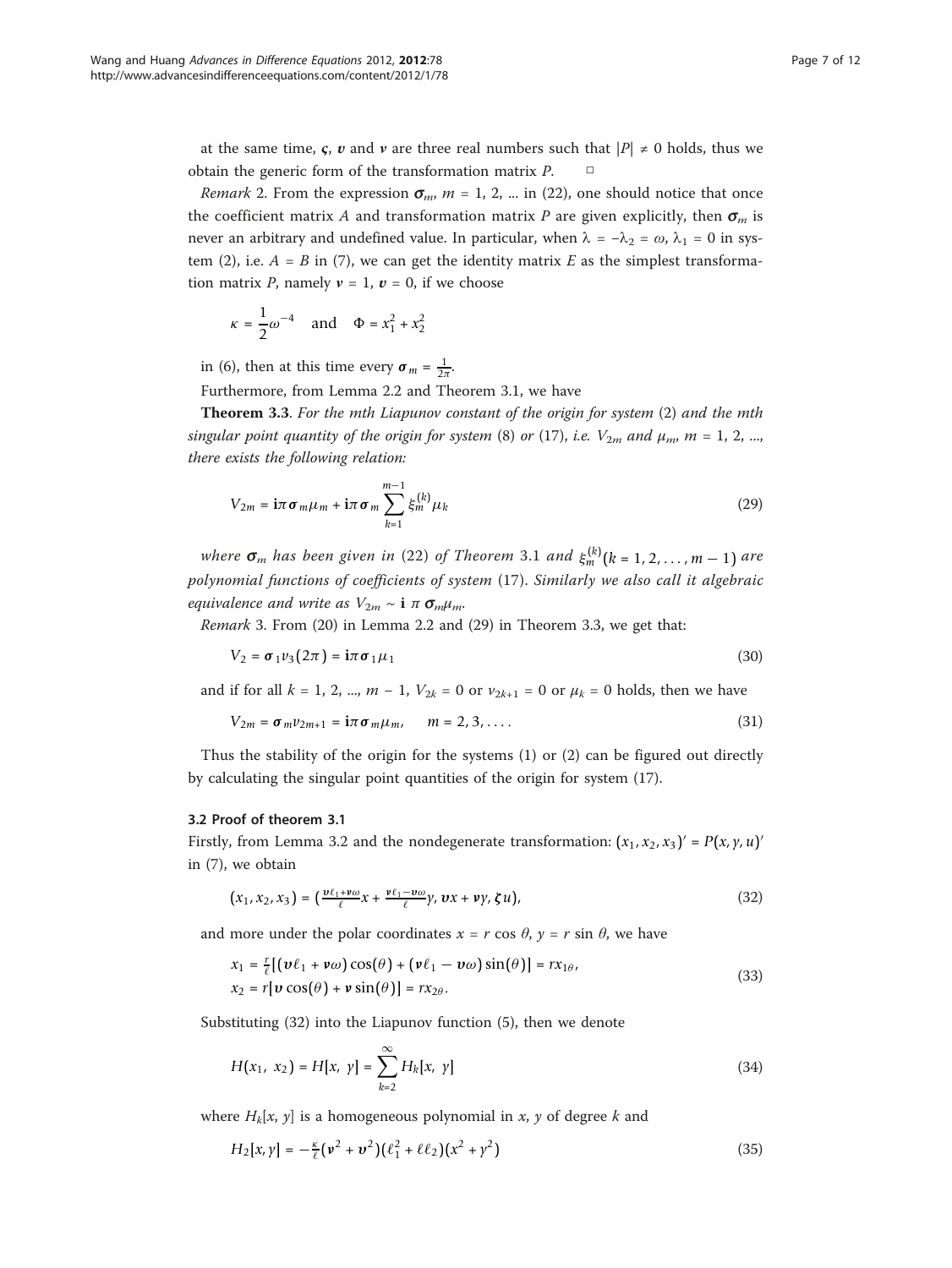with  $H_2[1, 0] = \frac{\kappa}{\ell}(\mathbf{v}^2 + \mathbf{v}^2)\omega^2$ . And more from the expressions (13) and (34), we have

$$
H[x, y] = H[r(\theta, h) \cos(\theta), r(\theta, h) \sin(\theta)] = \sum_{k=2}^{\infty} H_k[\cos(\theta), \sin(\theta)]r^k(\theta, h)
$$
  
=  $\hat{H}(\theta, h).$  (36)

Next, we investigate  $\Delta \hat{H} = \hat{H}(2\pi, h) - \hat{H}(0, h)$  based on the Equation 6. On the one hand, from (14), we denote

$$
\hat{H}(2\pi, h) - \hat{H}(0, h) = \sum_{k=2}^{\infty} H_k[1, 0][r^k(2\pi, h) - r^k(0, h)]
$$

$$
= \sum_{k=2}^{\infty} H_k[1, 0][r^k(2\pi, h) - h^k]
$$

$$
= \Delta \hat{H}_1
$$
\n(37)

where

$$
r^{k}(2\pi,h) - h^{k} = (r(2\pi,h) - h)(r^{k-1}(2\pi,h) + r^{k-2}(2\pi,h)h + \dots + h^{k-1})
$$
  
= 
$$
(r(2\pi,h) - h)(kh^{k-1} + o(h^{k-1})),
$$
 (38)

and from the expression (13), one can get

$$
\Delta \hat{H}_1 = (r(2\pi, h) - h) \sum_{k=2}^{\infty} H_k[1, 0] (kh^{k-1} + o(h^{k-1}))
$$
  
=  $(r(2\pi, h) - h) \left[ \frac{2}{\ell} \kappa (\nu^2 + \nu^2) \omega^2 h + o(h) \right]$   
=  $\frac{2}{\ell} \kappa (\nu^2 + \nu^2) \omega^2 \sum_{m=2}^{\infty} \nu_m (2\pi) h^{m+1} (1 + o(1)).$  (39)

On the other hand, we denote

$$
\hat{H}(2\pi, h) - \hat{H}(0, h) = \int_{0}^{2\pi} \frac{\mathrm{d}\hat{H}}{\mathrm{d}\theta} \mathrm{d}\theta = \int_{0}^{2\pi} \frac{\mathrm{d}\hat{H}}{\mathrm{d}\tau} \frac{\mathrm{d}\tau}{\mathrm{d}\theta} \mathrm{d}\theta = \frac{1}{\omega} \int_{0}^{2\pi} \frac{\mathrm{d}\hat{H}}{\mathrm{d}\tau} \frac{\mathrm{d}t}{\mathrm{d}\theta} \mathrm{d}\theta = \Delta \hat{H}_2.
$$
 (40)

From system (10) and the expression (13), we can get

$$
\frac{dt}{d\theta} = \left[1 + \sum_{k=2}^{\infty} r^{k-1} \psi_{k+1}(\theta)\right]^{-1} = 1 + c_1(\theta)h + c_2(\theta)h^2 + \dots = 1 + o(1)
$$
\n(41)

where  $\psi_{k+1}(\theta)$ ,  $c_{k-1}(\theta)$  (k = 2, 3, ...) are analytic. At the same time, putting (33) in the right side of (6), we have

$$
\frac{d\hat{H}}{dt} = \sum_{m=1}^{\infty} V_{2m} [\phi^{\frac{1}{2}}(\theta) r(\theta, h)]^{2m+2} = \sum_{m=1}^{\infty} V_{2m} h^{2m+2} [\phi(\theta)]^{m+1} (1 + o(1)), \tag{42}
$$

thus

$$
\Delta \hat{H}_2 = \frac{1}{\omega} \sum_{m=1}^{\infty} \left[ V_{2m} h^{2m+2} \left( \int_0^{2\pi} \left[ \phi(\theta) \right]^{m+1} d\theta + o(1) \right) \right]. \tag{43}
$$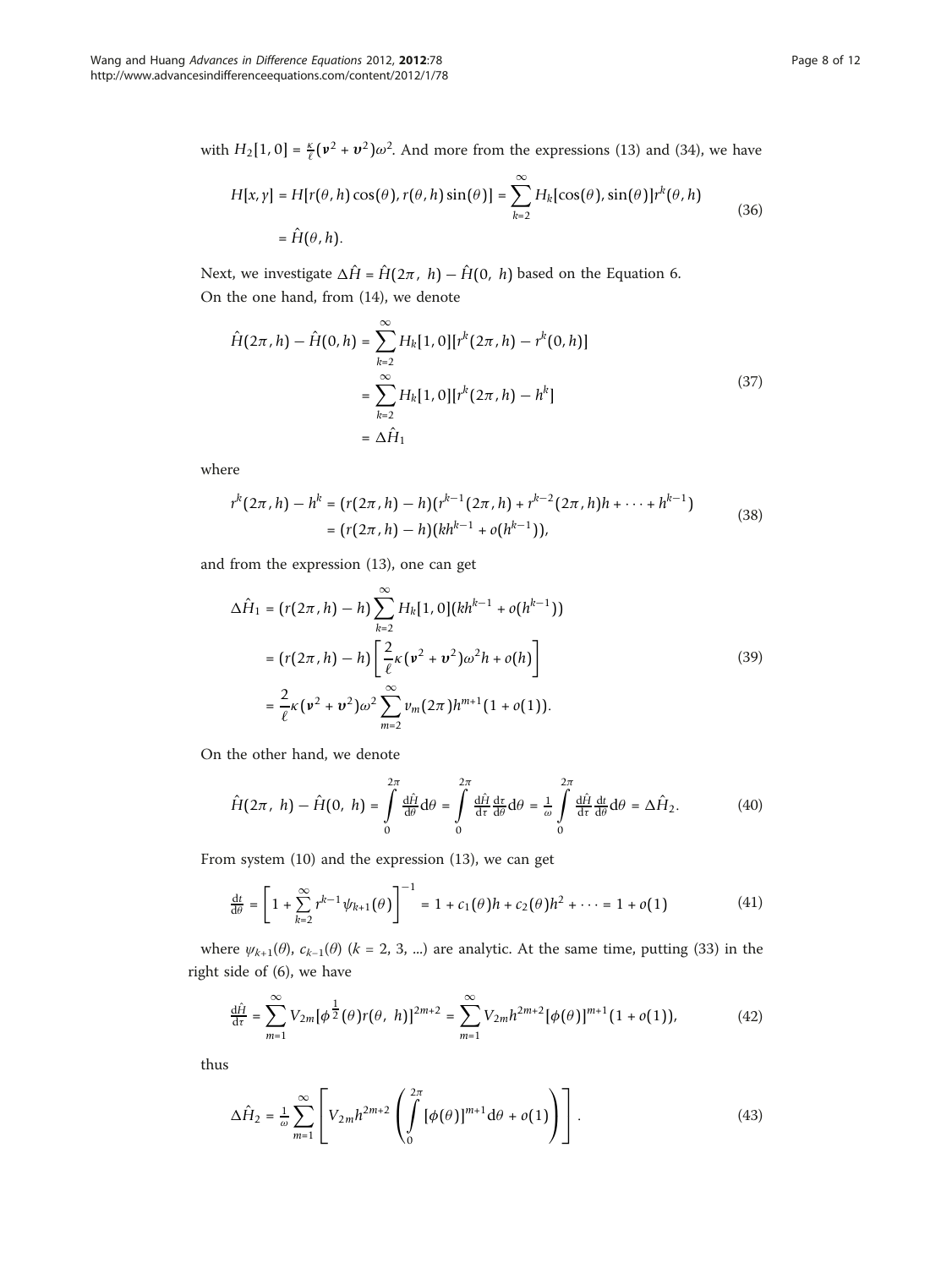According to (39), (43) and applying (15) in Remark 1 and mathematical induction to m, we complete the proof.

# 4 Singular point quantities for the Lü system

In this section, we investigate the singular point quantities of the equilibrium point of the Lü system which bridges the gap between the Lorenz and Chen attractors [[7\]](#page-10-0), and takes the following form

$$
\begin{cases}\n\dot{x}_1 = a(x_2 - x_1) \\
\dot{x}_2 = cx_2 - x_1x_3 \\
\dot{x}_3 = x_1x_2 - bx_3\n\end{cases}
$$
\n(44)

where  $a > 0$ ,  $b > 0$ ,  $c > 0$ . Obviously, system (44) has three equilibrium points:  $O(0, 0, 0)$ , *O*<sub>1</sub>(√*bc*, √*bc*, *c*) and *O*<sub>2</sub>(−√*bc*, −√*bc*, *c*). Because the Jacobian matrix at the origin O has no purely imaginary eigenvalues, it is unnecessary to consider its singular point quantities. And more the equations in (44) are invariant under the transformation:

$$
(x_1, x_2, x_3) \mapsto (-x_1, -x_2, x_3), \tag{45}
$$

which means that system (44) is symmetrical. Therefore, we only need to consider  $O<sub>1</sub>$ .

The Jacobian matrix of system (44) at  $O<sub>1</sub>$  is

$$
A_o = \begin{pmatrix} -a & a & 0 \\ -c & c & -\sqrt{bc} \\ \sqrt{bc} & \sqrt{bc} & -b \end{pmatrix}
$$

with the characteristic equation:  $\lambda^3 + (a + b - c)\lambda + ab\lambda + 2abc = 0$ . To guarantee that  $A_0$  has a pair of purely imaginary eigenvalues  $\pm i\omega(\omega > 0)$  and one negative real eigenvalue  $\lambda_0$ , we let its characteristic equation take the form

$$
(\lambda^2+\omega^2)(\lambda-\lambda_0)=0.
$$

Thus we obtain the critical condition of Hopf bifurcation at  $O_1$ :  $c = (a + b)/3$ , then

$$
\omega = \sqrt{bc}, \quad \lambda_0 = -2c \tag{46}
$$

namely  $b = \omega^2/a$ ,  $c = (a^2 + \omega^2)/(3a)$ . By the translation:  $(x_1, x_2, x_3) \to (x_1 + \omega, x_2 + \omega^2)$  $\omega$ ,  $x_3 + c$ , we make the equilibrium  $O_1$  become the origin and change system (44) into

$$
\dot{\mathbf{x}} = A_o \begin{pmatrix} x_1 + \omega \\ x_2 + \omega \\ x_3 + c \end{pmatrix} + \begin{pmatrix} 0 \\ -(x_1 + \omega)(x_3 + c) \\ (x_1 + \omega)(x_2 + \omega) \end{pmatrix} . \tag{47}
$$

Under the conditions (46), one can find a nondegenerate matrix

$$
P_o = \left( \begin{array}{ccc} \frac{\sqrt{3a}(2a^2 - \omega^2)}{d_1\sqrt{d_0}} & \frac{3\sqrt{3}a^2\omega}{d_1\sqrt{d_0}} & -\frac{\sqrt{3}a^2}{2\omega\sqrt{d_0}} \\ \frac{2a\sqrt{3d_0}}{d_1} & \frac{\omega\sqrt{3d_0}}{d_1} & \frac{2\omega^2 - a^2}{2\omega\sqrt{3d_0}} \\ 0 & 1 & 1 \end{array} \right)
$$

such that

$$
P_o^{-1} A_o P_o = \begin{pmatrix} 0 & -\omega & 0 \\ \omega & 0 & 0 \\ 0 & 0 & -2d_0/(3a) \end{pmatrix}
$$
 (48)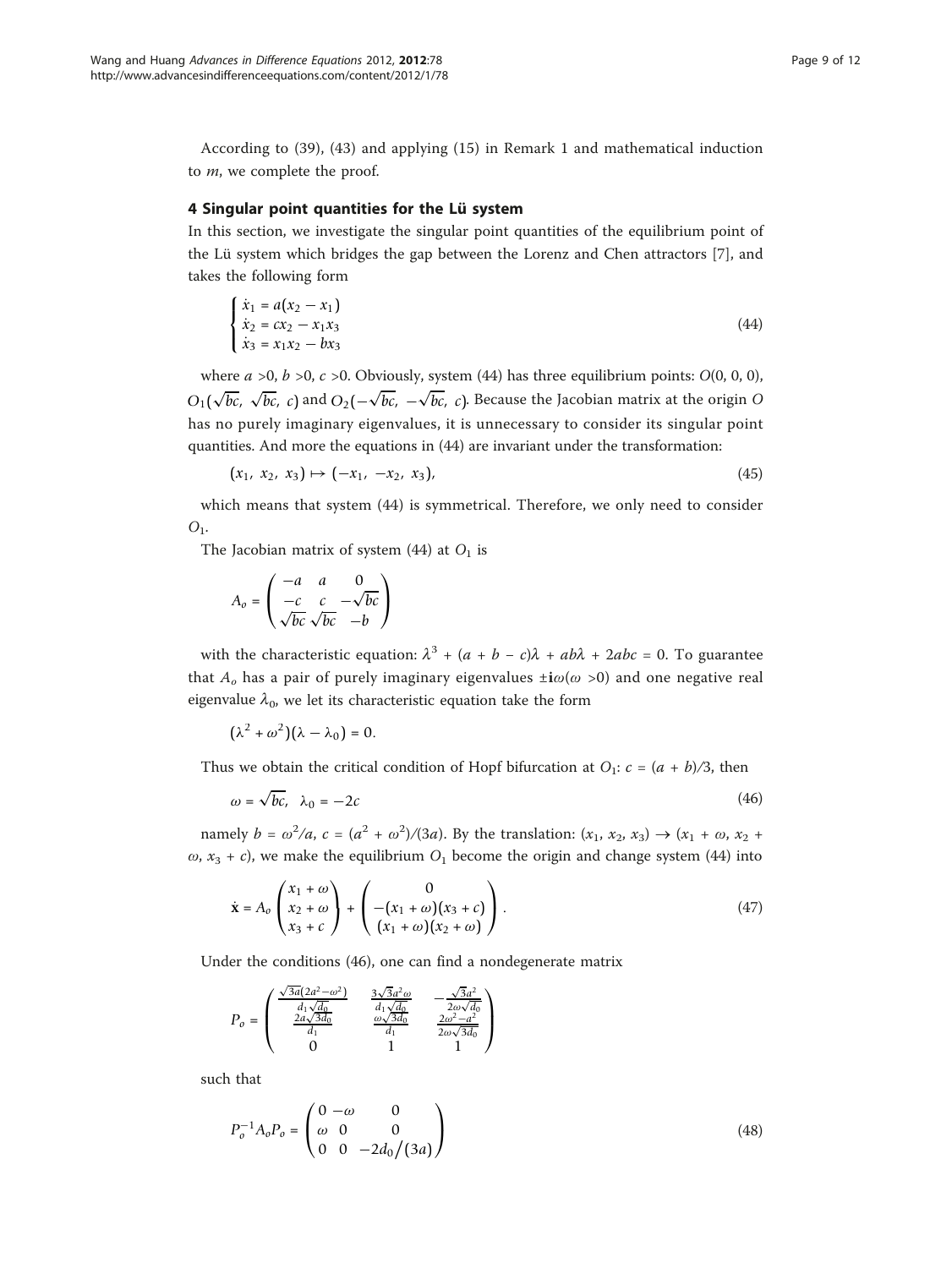where  $d_0 = a^2 + \omega^2$ ,  $d_1 = 4a^2 + \omega^2$ .

Then we can use the nondegenerate transformation  $x = P_0 y$  and the time re-scaling:  $t \rightarrow t/\omega$  to make the system (47) become the following form:

$$
\dot{\gamma} = \frac{1}{\omega} [P_o^{-1} * diag(P_o \gamma + E) A_o P_o \gamma]
$$
  
= 
$$
\frac{1}{\omega} [P_o^{-1} A_o P_o \gamma + P_o^{-1} * diag(P_o \gamma) A_o P_o \gamma]
$$
 (49)

where  $y = (y_1, y_2, y_3)$ , and E is the 3  $\times$  3 identity matrix.

Now we put  $y_1 = (z + w)/2$ ,  $y_2 = (z - w)i/2$ ,  $y_3 = u$ ,  $t = -Ti$  in system (49) and obtain the following same form as the complex system (17):

$$
\begin{cases} \frac{dz}{dT} = z + a_{101}uz + a_{011}uw + a_{110}zw + a_{200}z^2 + a_{020}w^2 + a_{002}u^2 = Z\\ \frac{dw}{dT} = -(w + b_{011}uz + b_{101}uw + b_{110}zw + b_{020}z^2 + b_{200}w^2 + b_{002}u^2) = -W\\ \frac{dw}{dT} = d_{001}u + d_{101}uz + d_{011}uw + d_{110}zw + d_{200}z^2 + d_{020}w^2 + d_{002}u^2 = U \end{cases}
$$
(50)

where  $u \in \mathbb{R}$ , z, w,  $T \in \mathbb{C}$ , and

$$
a_{200} = \frac{3a(7a^2 + 4\omega^2)}{2d_1d_2} + \frac{9a^4}{2d_1d_2\omega}i,
$$
  
\n
$$
a_{020} = -\frac{3a(16a^6 - 93a^2\omega^4 + 4\omega^6)}{2d_1^3d_2} + \frac{3a^2(32\omega^6 - 16a^6 - 72a^4\omega^2 - 105a^2\omega^4)}{2d_1^3d_2\omega}i,
$$
  
\n
$$
a_{002} = -\frac{3a^3(8a^4 + 19a^2\omega^2 + 20\omega^4)}{8d_0d_1d_2\omega^2} - \frac{a^2(4a^6 - 21a^4\omega^2 - 36a^2\omega^4 + 16\omega^6)}{8d_0d_1d_2\omega^3}i,
$$
  
\n
$$
a_{101} = -\frac{a_0a(5a^2 - 4\omega^2)}{d_1d_2\omega^2} + \frac{3a^2(5a^2 - 4\omega^2)}{2d_1d_2\omega}i,
$$
  
\n
$$
a_{011} = -\frac{a(4^2 - 2\omega^2)(8a^6 + 30a^4\omega^2 + 45a^2\omega^4 - 4\omega^6)}{2d_0d_1^2d_2\omega^2} + \frac{3a^2(a^2 - 2\omega^2)(4a^4 + 5a^2\omega^2 - 8\omega^4)}{2d_0d_1^2d_2\omega}i,
$$
  
\n
$$
a_{110} = \frac{18a^3(2a^2 + 5\omega^2)}{d_1^2d_2} + \frac{3a^2(8\omega^4 - 4a^4 - 23a^2\omega^2)}{d_1^2d_2}i,
$$
  
\n
$$
b_{kj1} = \bar{a}_{kj1}(kjl = 200, 020, 002, 101, 011, 110),
$$
  
\n
$$
d_{200} = -\frac{6a(16a^6 - 36a^4\omega^2 - 21a^2\omega^4 + 4\omega^6)}{d_1^3d_2} + \
$$

where  $d_2 = a^2 + 4\omega^2$ , and  $\bar{a}_{kjl}$  denotes the conjugate complex number of  $a_{kjl}$ .

According to Lemma 2.1, we obtain the recursive formulas  $c_{\alpha\beta\gamma}$  and  $\mu_m$  in Appendix. By applying the formulas in the Mathematica symbolic computation system, we figure out easily the first twenty singular point quantities of the origin of system (50):

$$
\mu_1 = -243i a^5 (2a^2 - \omega^2)(a^2 - 5\omega^2)\omega/(d_0 d_1^2 d_2 d_3),
$$
  
\n
$$
\mu_2 = -891849714087780i a^7 (2a^2 - \omega^2)\omega^{21}/(d_0^3 d_1^5 d_2^3 d_3^2 d_4),
$$
  
\n
$$
\mu_3 = \mu_4 = \cdots = \mu_{20} = 0
$$
\n(51)

where  $d_3 = a^4 + 11a^2\omega^2 + \omega^4$ ,  $d_4 = 4a^4 + 89a^2\omega^2 + 4\omega^4$ , and in the above expression of each  $\mu_k$ ,  $k = 2, 3, ...$ , we have already let  $\mu_1 = ... = \mu_{k-1} = 0$ .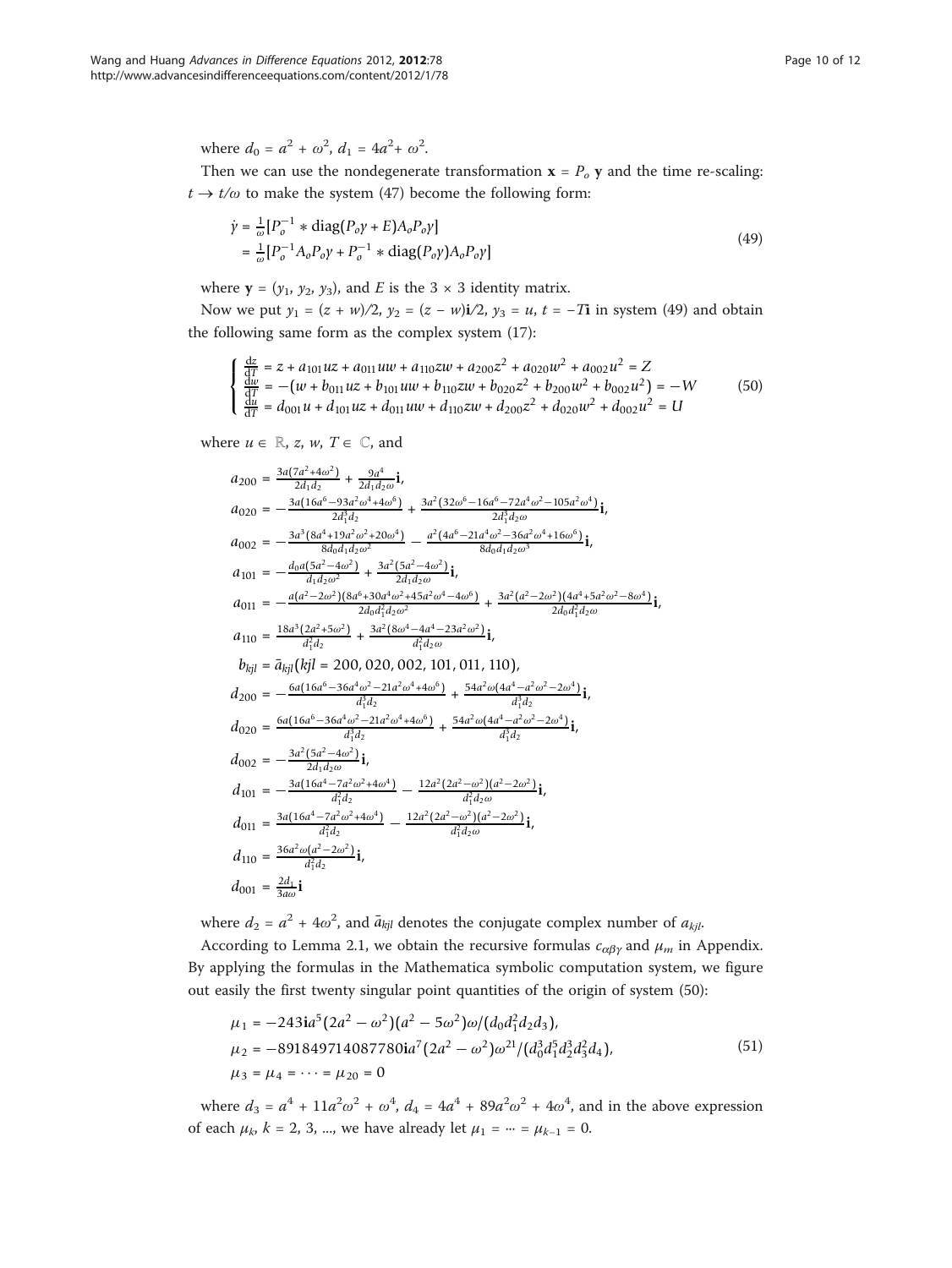<span id="page-10-0"></span>From the remark 3 and the singular point quantities (51), if we let  $P_o^{-1}A_oP_o$  in (48) become A in (7), and considering the particular case in the Remark 2, then we have

Theorem 4.1. For the flow on center manifold of the system (44), the first two focal values and Liapunov constants of the origin are as follow

$$
(i) \ v_3 = i \pi \mu_1, \quad \ v_5 = i \pi \mu_2 \tag{52}
$$

(ii) 
$$
V_2 = \frac{1}{2}i\mu_1
$$
,  $V_4 = \frac{1}{2}i\mu_2$  (53)

where the expression of  $v_5$  is obtained under the condition of  $v_3 = 0$ , and  $V_4$  is obtained under the condition of  $V_2 = 0$ .

Remark 4. Considering Hopf bifurcation at the two symmetrical equilibria  $O_1$  and  $O_2$ , form the Theorem 4.1, we conclude that the Lü system (44) at least 4 small limit cycles, which will be proved rigorously in a following paper.

#### Appendix

$$
c_{\alpha\beta\gamma} = \frac{1}{\beta - \alpha - \gamma d_0} [d_{200} (1 + \gamma) c_{\alpha - 2, \beta, \gamma + 1} - b_{020} (1 + \beta) c_{\alpha - 2, \beta + 1, \gamma} + d_{110} (1 + \gamma) c_{\alpha - 1, \beta - 1, \gamma + 1} - (a_{200} + b_{110}\beta - a_{200}\alpha - d_{101}\gamma) c_{\alpha - 1, \beta, \gamma} - b_{011} (1 + \beta) c_{\alpha - 1, \beta + 1, \gamma - 1} + d_{020} (\gamma + 1) c_{\alpha, \beta - 2, \gamma + 1} + (b_{200} - b_{200}\beta + a_{110}\alpha + d_{011}\gamma) c_{\alpha, \beta - 1, \gamma} - (d_{002} + b_{101}\beta - a_{101}\alpha - d_{002}\gamma) c_{\alpha, \beta, \gamma - 1} - b_{002} (1 + \beta) c_{\alpha, \beta + 1, \gamma - 2} + a_{020} (1 + \alpha) c_{\alpha + 1, \beta - 2, \gamma} + a_{011} (1 + \alpha) c_{\alpha + 1, \beta - 1, \gamma - 1} + a_{002} (1 + \alpha) c_{\alpha + 1, \beta, \gamma - 2}],
$$
  
\n
$$
\mu_m = d_{200} c_{m - 2, m, 1} - b_{020} (1 + m) c_{m - 2, m + 1, 0} + d_{110} c_{m - 1, m - 1, 1} - (a_{200} - a_{200}m + b_{110}m)
$$

 $c_{m-1,m,0} + d_{020}c_{m,m-2,1} + (b_{200} + a_{110}m - b_{200}m)c_{m,m-1,0} + a_{020}(1 + m)c_{m+1,m-2,0}$ .

#### Acknowledgements

This work was supported by the National Natural Science Foundation of China (Project No. 10961011) and the Science Fund of Hubei Province Education Department in China (Project No. Q20091209).

#### Author details

<sup>1</sup>School of Information and Mathematics, Yangtze University, Jingzhou 434023, People's Republic of China<sup>2</sup>School of Mathematics and Computing Science, Guilin University of Electronic Technology, Guilin 541004, People's Republic of China

#### Authors' contributions

QW completed the main study, carried out the results of this article and drafted the manuscript. WH checked the proofs and verified the calculation. All the authors read and approved the final manuscript.

#### Competing interests

The authors declare that they have no competing interests.

Received: 14 January 2012 Accepted: 7 June 2012 Published: 7 June 2012

#### References

- 1. Hofbauer, J, Sigmund, K: Evolutionary Games and Population Dynamics. Cambridge University Press, Cambridge (1998)
- 2. Zeeman, ML: Hopf bifurcations in competitive three-dimensional Lotka-Volterra systems. Dyn Stab Syst. 8, 189–217 (1993). doi:10.1080/02681119308806158
- 3. Sparrow, C: The Lorenz Equations: Bifcations, Chaos, and Strange Attractors. Springer, New York (1982)
- 4. Ćelikovský, S, Chen, G: On the generalized Lorenz canonical form. Chaos, Solitons Fractals. 26, 1271–1276 (2005). doi:10.1016/j.chaos.2005.02.040
- 5. Carr, J: Applications of Center Manifold Theory. Springer, New York (1981)
- 6. Hassard, B, Kazarinoff, N, Wan, Y: Theory and Application of Hopf Bifurcation. Cambridge University Press, Cambridge (1981)
- 7. Lu, Z, Luo, Y: Two limit cycles in three-dimensional Lotka-Volterra systems. Comput Math Appl. 44, 51–66 (2002). doi:10.1016/S0898-1221(02)00129-3
- 8. Kuznestov, YA: Elements of applied bifurcation theory. Springer, New York (1998)
- 9. Wang, Q, Liu, Y, Chen, H: Hopf bifurcation for a class of three-dimensional nonlinear dynamic systems. Bull des Sci Math. 134, 786–798 (2010). doi:10.1016/j.bulsci.2009.12.001